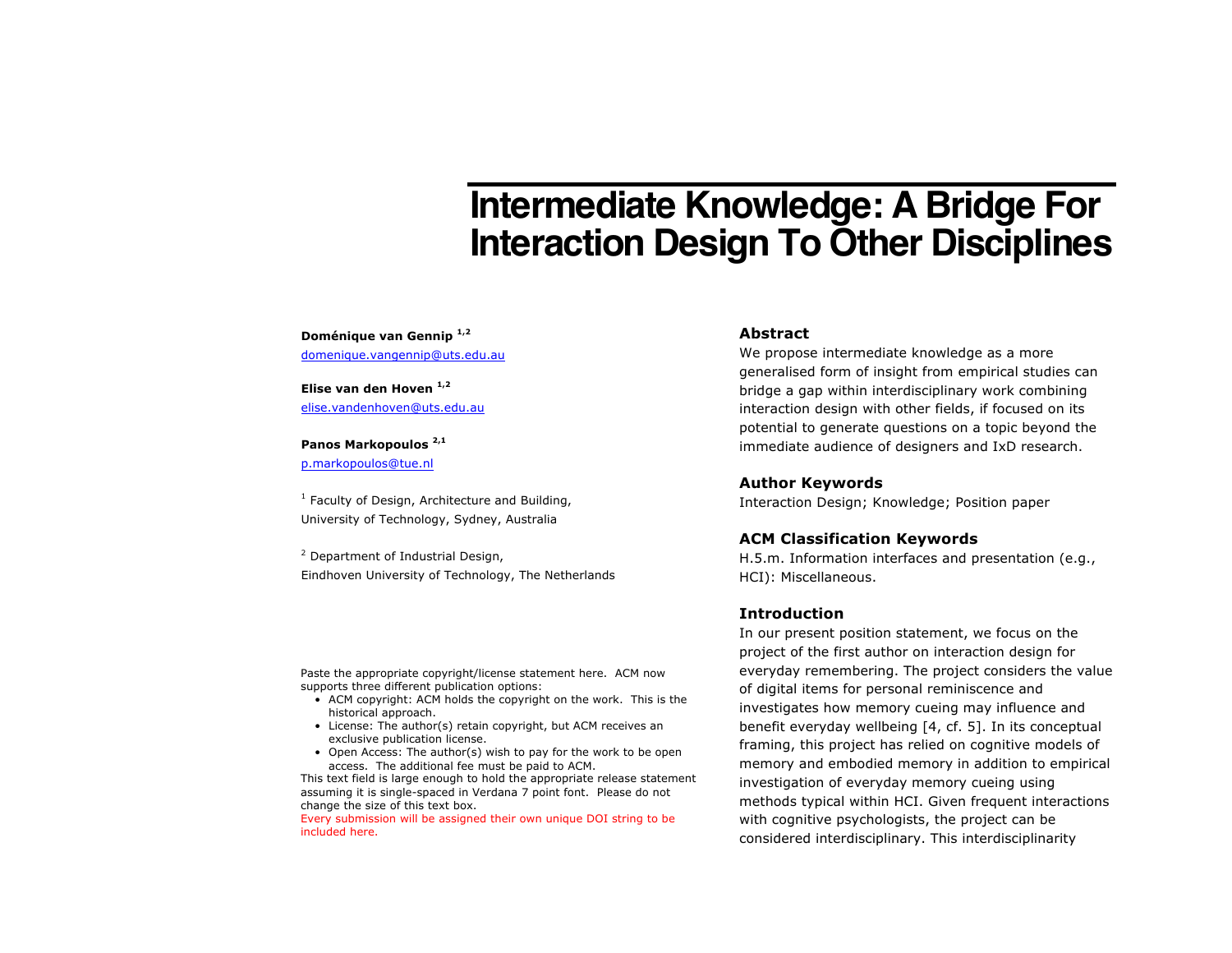presents challenges for the dissemination of knowledge, as ideas on what constitutes knowledge differ [cf. 1].

Within the field of interaction design (IxD), there is a focus on qualitative investigation of people's practices and experiences (often with technology of some sort) with the intention of arriving at design-oriented insight. Characteristic of these approaches is the use of designed artefacts and empirical evaluation through use studies. Knowledge stems from interpreting (often qualitative) responses from participants, relating this to a body of existing work, and formulating ways in which current insights could shape future designs and new research questions. The form knowledge takes can be theoretical, a process of designing, methods of investigation, user scenarios, and future design concepts [3]. Referred to as intermediate knowledge [6], this provides a more generalised bridge between specific designed artefacts or inquiries and theoretical models. Typically, such knowledge is arrived at either during or after an investigative process (e.g., analysis of an empirical study) with a goal to be inspirational to designers [7].

IxD research often has an explorative character that welcomes subjectivity [1, 2], which can place it at odds with the more controlled process within the field of cognitive psychology (i.e., accepting or refuting theories based on a belief in reproducible, objective practice). Whereas any speculative design work embodies the beliefs and theoretical understandings of its maker(s) [1], the field of psychology typically tries to reduce such influences. This makes cross-pollination of knowledge between these disciplines an interesting effort.

## **Intermediate knowledge to bridge disciplines**

It is therefore the question if and how intermediate knowledge could be of value within interdisciplinary projects as a means of bridging the philosophical gap between disciplines. Given the diverse backgrounds of HCI researchers, we argue mixed disciplines are quite common, and a discussion on dissemination of research insights fruitful. Intermediate knowledge is valued for its generative ability (e.g., future interactive concepts, inspiration scenarios), but forms taken vary, as does the moment of its instigation and use in reflection on (designerly) action. Given such flexibility, and its position amid the empirical and theory, intermediate knowledge may well bridge an interdisciplinary gap if it takes a form not exclusive to designerly use.

We argue an ability to generate questions and reveal what is (not) known, two characteristics we consider key parts of the notion of intermediate knowledge, as ways of contributing across disciplinary boundaries. In more concrete terms, we think that intermediate knowledge can bring an understanding across disciplines of insights gained if such insight is translated into new questions to inspire future investigations across disciplines. The key characteristic here for intermediate knowledge is thus less focused on how a designer can derive new designs from it, but rather how well a new or refreshing perspective is offered to generate questions applicable to one's field. This may shape the choice for kinds of intermediate knowledge sought, as some kinds may translate and inspire more across disciplinary boundaries (e.g., scenarios may translate better than designerly skills or ways of knowing). As such, we reason for a small addition to the understanding of substantivity for forms of